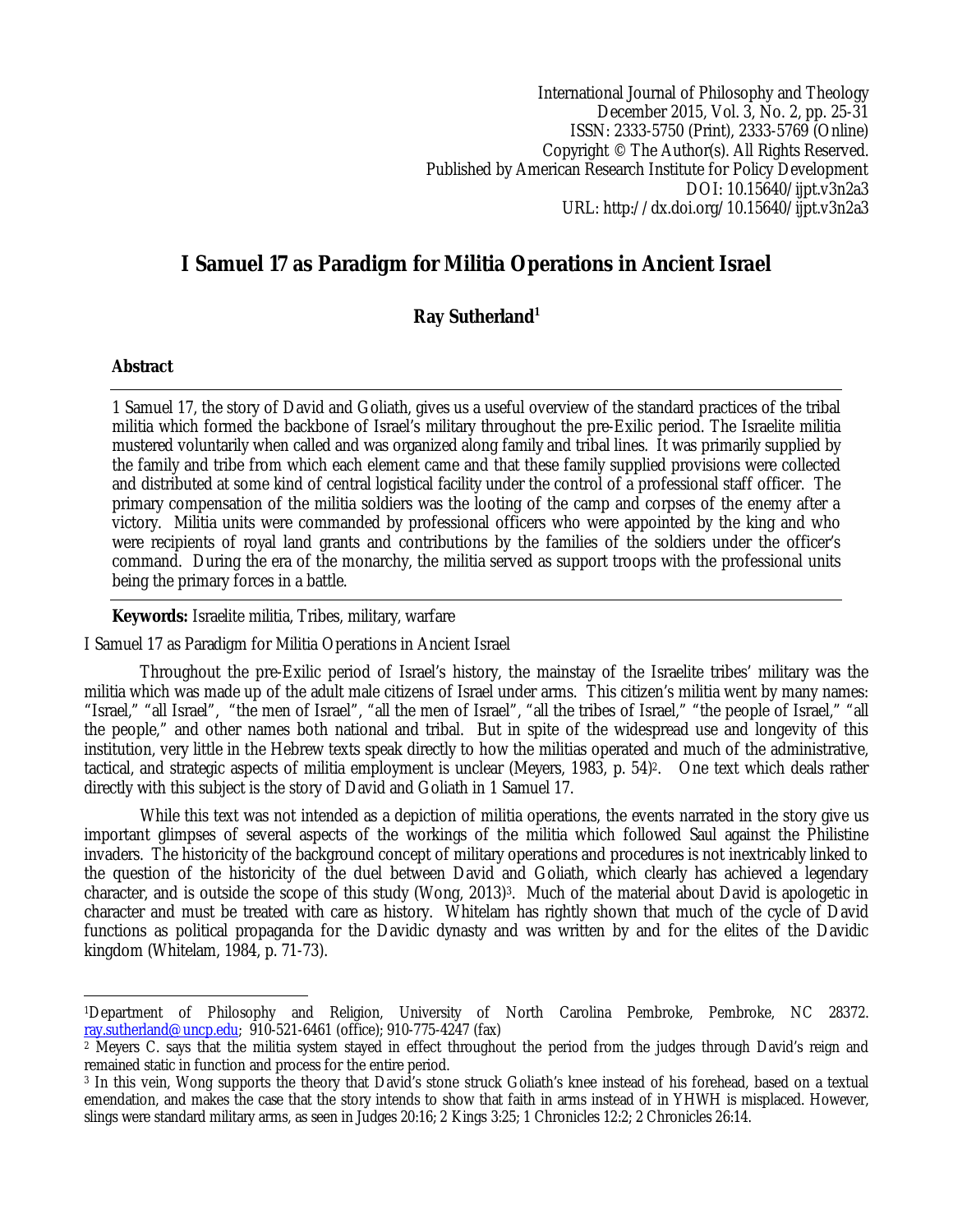Good propaganda must be believable and therefore has to contain much truth and above all be believable against its background. It is therefore reasonable to expect that the shapers of the text knew or could learn enough about the workings of the various elements of Israel's military to present a plausible, accurate depiction of normal militia functions (Zorn, 2010).4 If the story of David and Goliath spent any time as oral tradition, as seems likely, many of the shapers and transmitters of the story would be intimately familiar with militia processes, being members of the militia themselves (Beck, 2006).<sup>5</sup>

Long has defined "historical narrative" as "…that kind of story which, while not necessarily suiting our modern standards of objectivity, nevertheless in the main presents plot and characters realistically…" (Long, 1985, p. 405) This definition seems to fit our use of 1 Samuel 17 as an accurate depiction of normal Israelite processes since without passing judgment on the historicity of individual plot elements, the basic background of the story can be seen as authentic. Realistic depiction of plot and character can take place independently of historically accurate story as writers of historical fiction have proven.

When seen in conjunction with several other biblical texts, a clearer picture emerges of the ways in which the Israelite militias were organized, employed, and serviced.While 1 Samuel 17 and several other of the texts used in this study have been thoroughly infused and overlaid with folklore elements and legend, they were still seen by Israel at some point as authentic sounding traditions about militia operations, a subject which many of the bearers of the tradition would be quite familiar (Frolov & Wright, 2011).6 These texts may serve as useful pictures of the processes of utilizing the Israelite tribal militias, whatever their value as straightforward histories of the events portrayed in the story (Niditch, 1993, p. 10-12).<sup>7</sup>

### **1. Muster**

 $\overline{a}$ 

The first step in any militia operation is the mustering of the force and this function is mentioned in verses 1- 2 of our text. Both the Philistine army and the Israelite army are mentioned in these verses and the same root verb *'sp*, "gathered" is used for the gathering of both armies, but with a significant difference. The mustering of the Israelite military is in the Niphal *n'spw*, while for the Philistine muster, both the Niphal*n'spw* and the Qal *y'spw* are used.

Despite the widespread usage of this root for musterings both martial and sacral (which do not seem to be differentiated in the sources), it does not seem to be a technical term for such gatherings. The same root in the same stems is used for a broad variety of events, including: death and burial ("gathered to his people," Gen 25:8, 17, etc.), being restored to full community status (Num 12:14-15), an administrative gathering of elders (Exod 4:29), and the harvesting of produce (Jer 40:12; Lev 23:39). A full study of the terms used for such gatherings and musters may prove productive, but such lies outside the scope of this study.

1 Samuel 17 does hint at a possible difference between the Philistine and the Israelite political approach to military operations. The Philistines' muster is described by "the Philistines gathered their armies for battle" in the Qal implying that the "lords of the Philistines" ordered a military formation. Then the Philistine armies are said "they were gathered" in the Nif'al in response to the order. This implies that an authority called the armies out. Israel, in contrast is said, "Saul and the men of Israel were gathered" with both Saul and the Israelite army as the subject of the Nif'al verb. Saul's inclusion with the militia in the passive implies a theoretical gathering of equals, of volunteers who come of their own volition instead of being ordered. This difference could possibly show this tradition stream's views on Philistine and Israelite political philosophy.

A factor in Israelite military musters which somewhat supports this view of Israel's militia as a voluntary gathering and is clearly shown in 1 Samuel 17 is that even though the resultant formation is sometimes called "all Israel", the reality was considerably short of that.

<sup>4</sup> Zorn follows Yadin in seeing a historically accurate depiction of a late Mycenaean or Sea Peoples soldier during the latter period of the bronze age. This indicates that the text of 1 Samuel 17 carries accurate information about military matters.

<sup>5</sup> Beck finds a high degree of accuracy in the tactical and strategic setting of 1 Samuel 17.

<sup>6</sup> Frolov and Wright argue for a dependence of 1 Samuel 17 on the Babylonian stories "The Story of Sinuhe" and "The Epic of Gilgamesh" thus indicating that Israel may have adapted other cultures stories into its own. Their contention applies primarily to plot lines and major themes and would not affect the basic accuracy of accounts of military details.

<sup>7</sup> Niditch is refering more to conceptual matters than to historical, but the principle applies to technical aspects of warfare as well as to cultural and sociological concepts.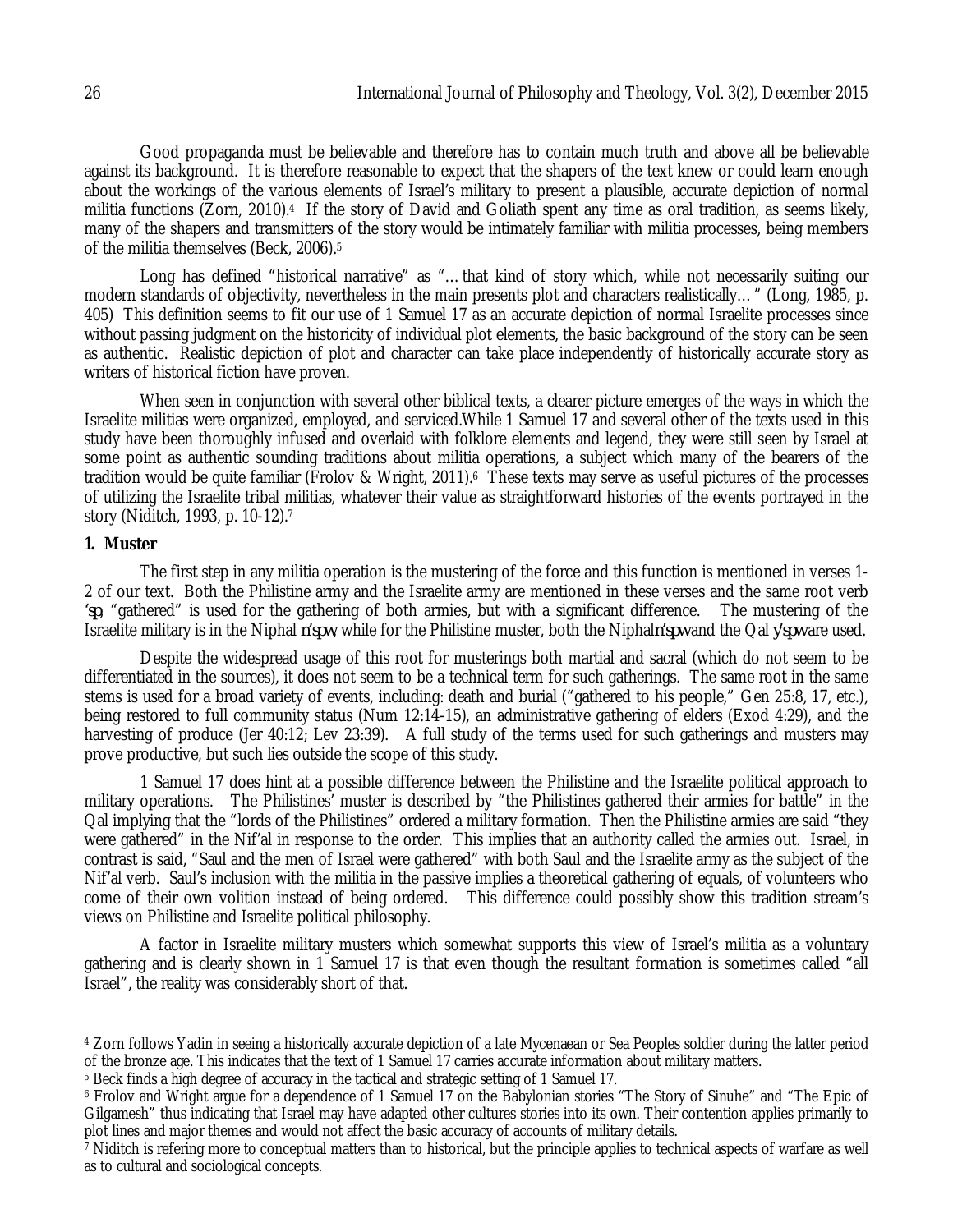Jesse is said to have eight sons but only three are active participants in the call-up, with a fourth carrying supplies to them. This picture of selective response to the summons to military service is also seen in several other texts. In 2 Samuel 24, the resistance to David's census by Joab (and God) is probably due to the conviction in Israel that answering a call to military duty is voluntary and that the families and tribes select those who serve, something which David's census was likely to have been intended to circumvent.Deut 20:5-8 and 24:5 also preserve instructions for deferring military service for a rather large number of situations, resulting in a partial response to calls to military duty (Rofe, 1985; Borowski, 2003).

At a higher, tribal level, Deborah's song lists some tribes who chose not to answer her call to fight against Hazor and while she roundly excoriates them for their failure to respond, she can levy no more severe sanctions than verbal abuse, since the non-performing tribes' right to determine their own course of action is assumed by all concerned (Globe, 1975; Schloen, 1993).

#### **2. Logistics**

One element of military administration for which 1 Samuel 17 gives us a rather clear picture is the lowest level of the logistics of the militia. The individual soldiers from Jesse's family are kept supplied by the family with a son not in service making repeated trips to the military camp to carry provisions for the brothers who were serving in military capacity. While verse 15 implies that David's role as carrier of provisions was an occasional duty and that more of his time was taken up by animal husbandry than supply runs to Saul's camp, it also seems to imply that the carrying of provisions to the older brothers was a repetitive task. This shows a situation in which the family which sent the soldiers into military service also provided the bulk of their logistical support as well (King, 2000; Meyers, 1983).8 The amount carried by David to the brothers would be sufficient for several days yet not be a burdensome load for the three brothers should they need to carry it during the army's movements. The amount would also explain the need for repeated trips by the younger brother during an extended deployment (King & Stager, 2001, p. 240; Yadin, 1963, p. 107-109, 236).

Another aspect of the text shows that logistical factors other than family self-supply were at work. This is David's delivery of his food items to the "keeper of the baggage." While this inexact phrase does not give us sufficient information to precisely define this keeper's function, it does reveal the presence of a central storage facility for the Israelite army and it would require no great leap of imagination to see this as organized logistical trains with wagons, draft animals, and even possibly some equipment repair facilities. The delivery to this person of one family's food sent to that family's members in service and to their commander hints at a central distribution system which would require some rather sophisticated planning and staffing of such an effort. If the cheeses sent to the commander of a thousand were intended for provisioning those soldiers without or with insufficient family support, distribution would be best handled from such a central facility.

Further evidence that this logistical establishment was a substantial operation is seen in Judg 20:26 and 1 Sam 19:9 where the armies in camp offer sacrifices. This shows that the military camps had access to live animals and it is highly plausible to expect that these animals had been brought as provisions and these would most likely have been present normally in the logistical trains.

That some substantial stores of supplies and foodstuffs requiring substantial storage and transportation (and therefore a substantial number of personnel for driving, handling, herding, and security) would accompany a similar Semitic army of that era is seen in 2 Kings 7 where the residents of Samaria loot the camp of the army of Aram. The siege had been so severe that food prices had become exorbitant in the city, and after the looting of the enemy camp, prices of grain had fallen tremendously, implying that stores of grain in the enemy baggage train were large enough to meet Samaria's immediate needs. While the text of 1 Samuel 17 does not necessarily imply a logistical institution of this size, that the armies of that time and place knew how to mount a well-organized supply establishment is clearly seen.

 $\overline{a}$ <sup>8</sup> King sees this passage as showing that soldiers provided their own food and weapons. Meyers 53, sees the militia in Israel being based of tribal and familial structures which would also point toward self-supply of those family members in service.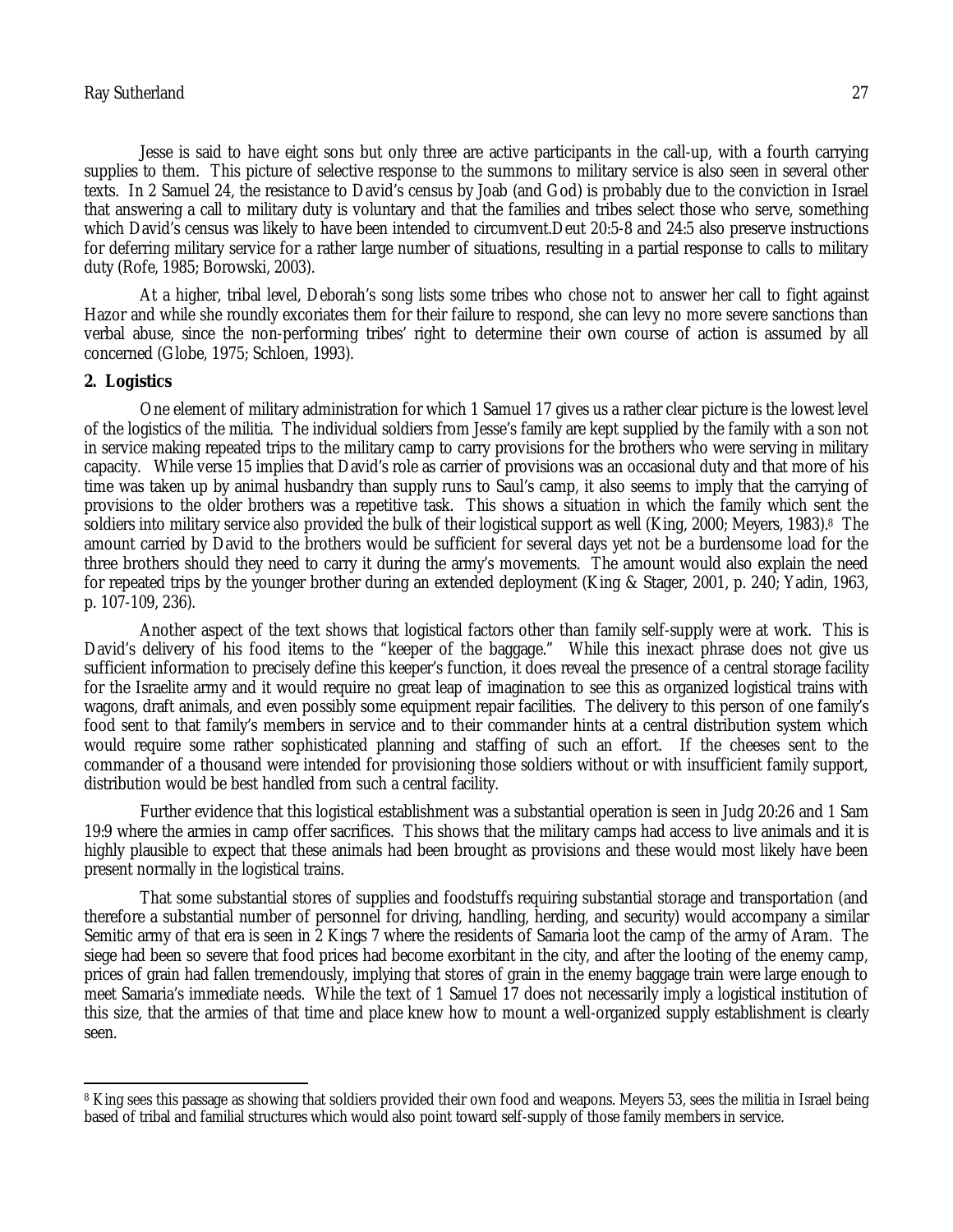Another relevant text is the notice in 2 Sam 17:27-29 that David's hurried flight from Jerusalem was without adequate logistical preparation and that his people were suffering from this lack. The list of supplies provided by the people of Gilead is a useful list of what the Israelites saw as necessary supplies for a mobilized military force. The amount and variety of material contained in this list strongly hint that some organized method of distribution of these supplies would be established, again probably through a central facility.

The ruling of the outlaw chief David in 1 Sam 30:22-25 that an equal share of loot would be provided to those who protected the "baggage" shows that even a small, hastily organized force had some level of organic logistical support (also seen in 1 Sam 25:13).That such logistical efforts pre-dated the era of David and Saul is seen in the thirteenth century reliefs representing the camp of Rameses II. These reliefs show oxcarts, donkeys, feeding of horses, food storage and preparation, and possibly the servicing of equipment, all taking place in relatively close proximity to one another. This strongly implies that there was a large, organized, and specific portion of the Egyptian army which was dedicated to supply and maintenance functions (Yadin, 1963, p. 14, 107-109, 136).

These parallels show that the idea of an organized logistical establishment in Saul's army serving as a receiving and distribution point for supplies was a realistic option, well known among armies of that time and practiced in the armies of one of the great powers and in the army of a smaller nation closely comparable to Israel. From the seemingly well-organized Egyptian supply and maintenance function to the *ad hoc* security of packs performed by exhausted soldiers in David's outlaw band, these support the idea that Saul's "keeper of the baggage" was a logistical staff officer over an organization which was specifically dedicated to logistics. We can therefore infer, based on David's delivery of supplies intended for specific individuals to this "keeper of the baggage"that this official was responsible for overseeing the collection, storage, and distribution of supplies for the whole Israelite encampment, a rather large responsibility.

A text which seems to reflect both ideas, that families provided supplies for their own members in service, and that these supplies were collected and managed at a central distribution point is supported in the story of the Benjaminite war in Judges 20. There, in verse 20, the army composed of the assembled tribes decides that every level of the army would detail ten per cent of its strength to the provisioning of the combat force. In this text, each unit, which is presumably family based, is responsible for its own provisions, and the size of the effort would suggest some necessity for organization of the operation. This procedure seems to reflect a similar concept as 1 Samuel 17 and agrees with the position taken here that this concept of military logistics was a standard one for the Israelite tribal militias (Weisman, 1981, p. 445).9

Another element of logistical support of the Israelite military which is found in this text is the payment of the militia troops. This appears to be on a much more informal basis than the supply effort and consists primarily of the chance to loot the camp and bodies of the opposing army after an Israelite victory. David in particular is quite well compensated in this manner since he takes possession of Goliath's armor which consists of a large amount of bronze.

The looting of a defeated enemy as a benefit of military service is also seen in several other texts (Yadin, 1963, p. 108).10 Gideon and Israel took a large amount of gold and other valuables from the defeated Midianites in Judg 8:21-26. Saul and the Israelite army took several sheep and cattle from the Amalekites in 1 Samuel 15, to consume them at a sacrificial meal, and Philistine animals were eaten by Israel as a sacrificial meal after the Philistine defeat at Michmash and ensuing pursuit in 1 Samuel 14. David's band captured Philistine cattle at the siege of Keilah in 1 Samuel 23, and they captured a large amount of Amalekite goods and second-hand Philistine booty by defeating the Amalekites in 1 Samuel 30. The Philistine religious artifacts, presumably of intrinsic value as well as religious, which are captured by David in 2 Sam 5:21 were carried off by David's forces. Very importantly in this context, in 2 Samuel 12, Joab ensures that the Israelite militia is present for the sacking of Rabbah, even when there is no great military need for the militia's presence in the final assault. Joab's insistence on militia participation is probably to provide the members of the militia with the chance to share in the "very great amount" of the spoil from the defeated city.

 $\overline{a}$ <sup>9</sup> Weisman sees this ten per cent as elite shock troops instead of quartermaster troops. The clear meaning of the text seems preferable.

<sup>&</sup>lt;sup>10</sup> Yadin tells of a parallel from the Egyptian-Hittite wars. This Hittite example also points out a serious weakness inherent in an army looting a defeated enemy. The Egyptian counterattack catches the Hittite army during the looting with disastrous results for the Hittites.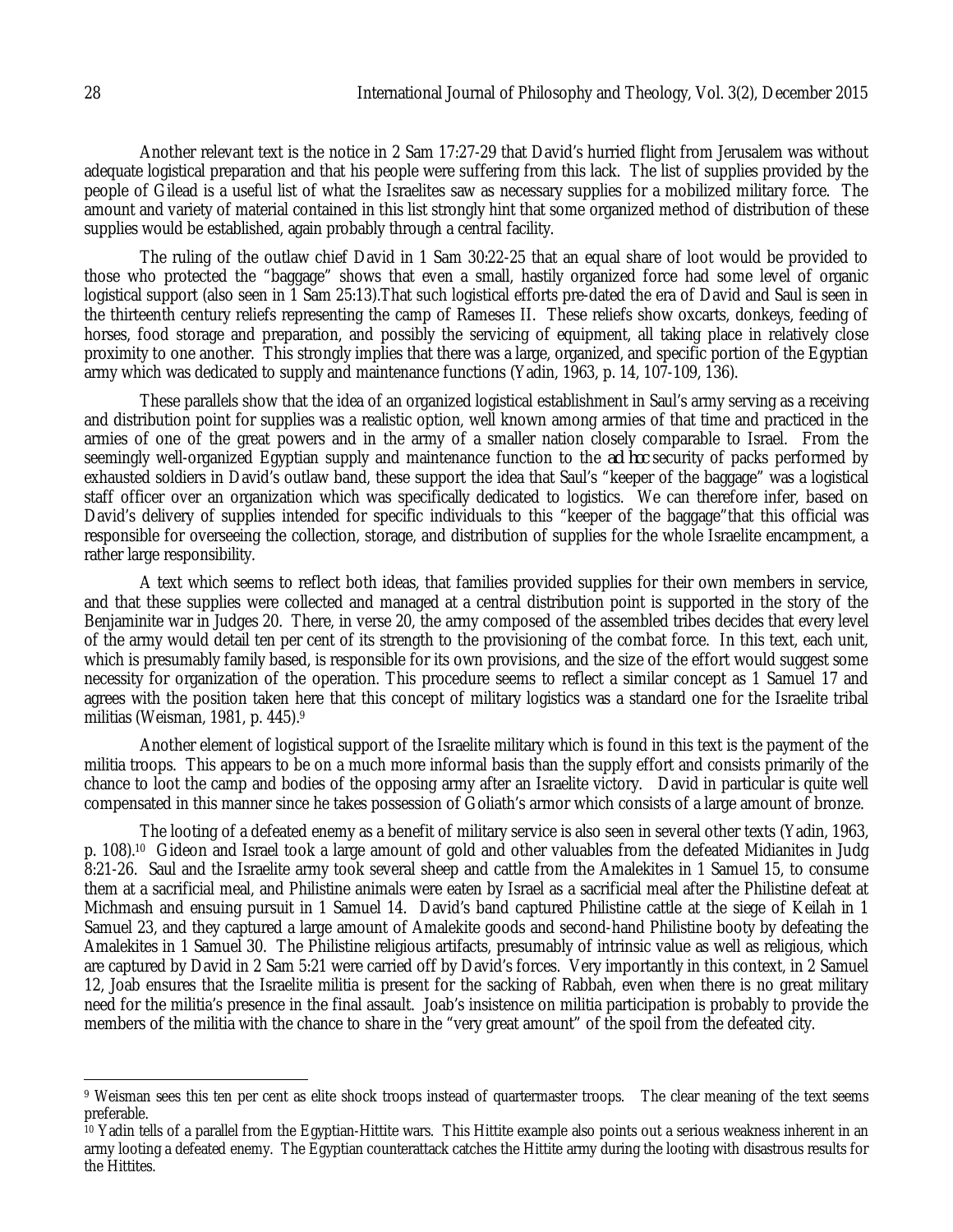These examples of looting of a defeated enemy were a structural part of the Israelite militia ethos and not isolated instances of excessive exuberance by young, untrained troops (Gottwald, 1979, p. 237-344).11 This is shown clearly in Deuteronomy 20 and 21 which specifically gives instructions that defeated cities are to be despoiled and that "you shall enjoy the spoil of your enemies, which the LORD your God has given you" (Deut 20:14). This spoil also explicitly includes human captives, particularly women and children (Deut 20:14; 21:10-14).

In most of these instances, the spoil was divided among the combatants and a successful campaign could enrich a soldier considerably (Gottwald, 1979, p 239).<sup>12</sup> That this was a significant inducement to answer a summons to duty and that being chosen for service was a preferred status is indicated in verse 13 of our text, where it is the oldest sons who are sent to battle, and the younger are kept at home and presumably do not fully share in the profits (Gottwald, 1979, p. 274).

#### **3. Command Structure**

 $\overline{a}$ 

David takes food not only to his brothers but to a person which Jesse calls the "commander of a thousand" which is probably not a family term. Apparently this person is an officer appointed by Saul to command that portion of the militia of Judah which includes the sons of Jesse (Gottwald, 1979, p. 363-368).13 The specific purpose of the cheeses sent to this officer by Jesse is not explicit but it is likely seen as a part of the normal compensation of a professional officer with substantial responsibilities. This fits well with the notice in 1 Sam 14:52 that Saul instituted a nucleus of professional soldiers (Mazar, 2003, p. 319-320).14 One probability is that some of these professional soldiers in Saul's entourage were the commanders of hundreds, and commanders of thousands which Saul mentions in 1 Sam 22:7 as having been commissioned by him and implies that they have been given land grants upon receiving that status(Lambert, 1994, p. 20-31; Mendenhall, 1958, p. 54-55). These land grants would be the major payment for their services and the contributions by the commanded troops' families would be another important source of income and provision for the commanded unit.<sup>15</sup>

Yadin and Gottwald also see support for the concept of professional officers commanding militia units in I Chr 27:1-15 which they both believe to be authentic to the reign of David, although imperfectly preserved (Gottwald, 1979, p. 363; Yadin, 1963, p. 222). This passage portrays the army of Israel as being divided into twelve divisions with a professional soldier in charge of each division (Olyan, 1982).<sup>16</sup>

Deut 20:9 may support this view of commanders being appointed from outside the family structure when it commands the installation of commanders at the muster by the already existing officers after the priests and officers have performed the necessary preliminary actions (Rofe, 1985, p. 32). If the existing officers and newly appointed commanders were the family leaders, there would be no need for their selection at the encampment since their status would have derived from their family standing rather than selection at the muster (Mendenhall, 1958, p. 54-55).

This all points to the probability that Saul appointed professional officers as commanders of the Israelite militia and that these officers were paid by royal land grants and direct payments by the families of the men in service, these direct payments also serving as additional provisions for the unit, if needed.

<sup>11</sup> Gottwald sees the spoils of battle as payment for tribesmen, especially in times of famine.

<sup>12</sup> Gottwald ties plunder to the herem, but suggests that the ban was enforced in such a way that economic benefit accrued to the battle participants.

<sup>13</sup> Gottwald states that professional officers were over tribal militias and may have served as tax collectors as well. In his view, 1 Chronicles 15 supports this view.

<sup>14</sup> Mazar also sees the king's military staff as commanders of non-professional units, but in the time of David's kingship.

<sup>15</sup> Ben Barak describes the larger concept of land grants in Israel and on p. 75 sees Saul's statement in 1 Sam 22:5 as reflecting this system of rewarding military officers. He also sees Achish's grant of Ziklag to David as a parallel and affirms that Israel's system of land grants is generally similar to the ancient Near Eastern land grant systems. Such a system is attested in Egypt. See Snell, (1997).

<sup>16</sup> Olyan has a detailed but rather speculative description of the organization of David's tribal militia as it relates to Zadokite participation in the Davidic government.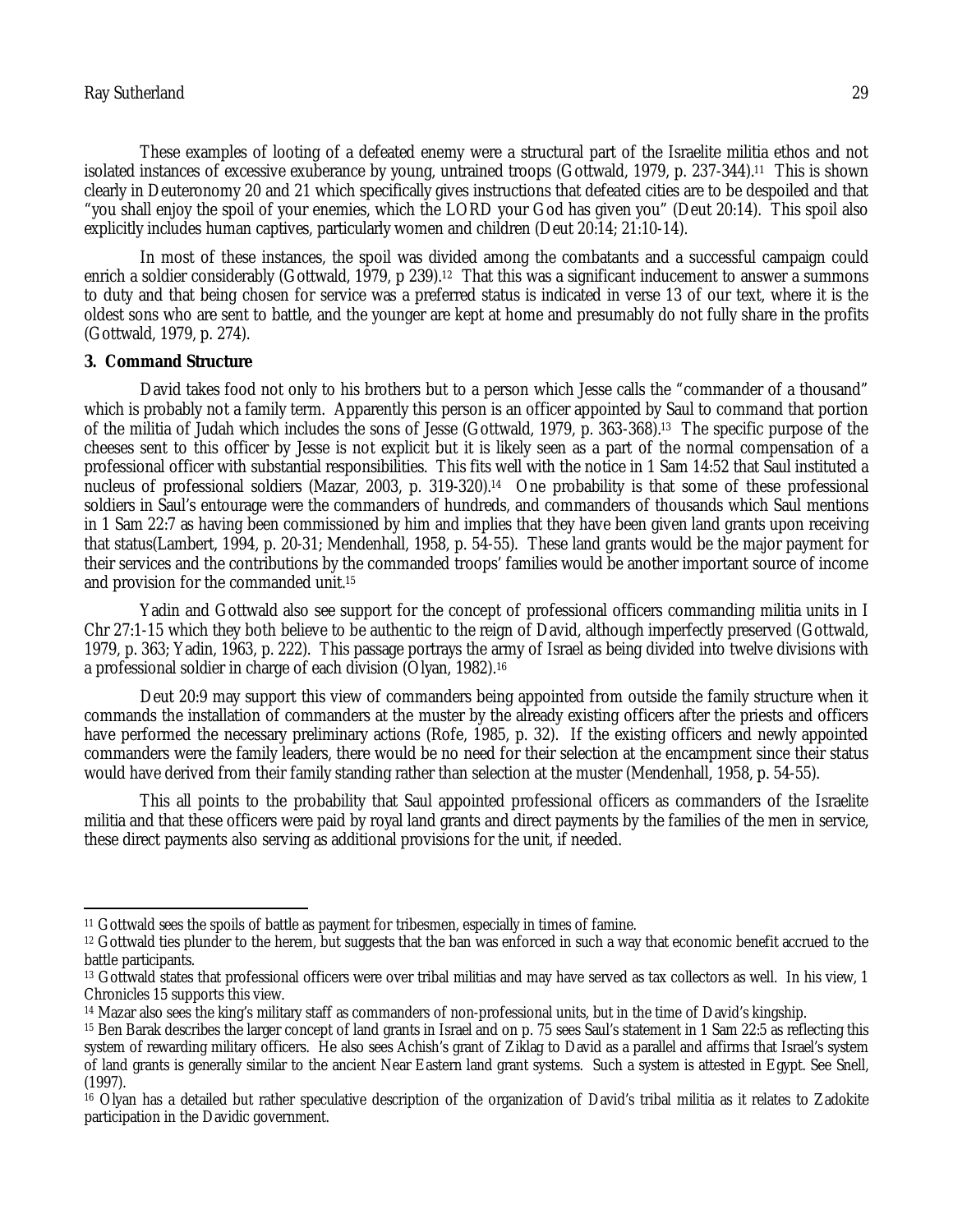# **4. Strategic Employment**

One element of the employment of the Israelite militia which receives only hints in 1 Samuel 17 but which is seen more clearly elsewhere is the strategic employment of the militia as a part of a larger military force. The key characters in 1 Samuel 17 are Saul and Abner, who are members of the professional ranks, and David, who serves as champion rather than as private militia soldier and who is taken into the professional ranks immediately thereafter. The tribal militias serve in a supporting role and are only employed after the professionals and the champion have begun the battle.

This supporting role for the militia is seen much more clearly in 2 Samuel 11-12 where David's professional soldiers are the main besieging force, supported by some of the tribal militia, and the full militia is brought in only for the final assault (Meyers, 1983, p. 54).<sup>17</sup> A very similar strategy in an open battlefield is seen in 1 Kgs 20:13-21 where the leading troops in an attack on the invading Syrian army are the professional troops and the militia follow to exploit the victory of the shock troops (DeVaux, 1961, p. 221).The reason for the militia's strategic relegation to a supporting role is clearly seen in 2 Samuel 18, in which David's professional army defeats the much larger army of Absalom which consists of the militia, thus revealing a serious disparity of military proficiency between the two types of military force.

# **5. Summary**

We see that the Israelite militia mustered voluntarily when called and was organized along family and tribal lines. It was primarily supplied by the family and tribe from which each element came and that these family supplied provisions were collected and distributed at some kind of central logistical facility under the control of a professional staff officer. The primary compensation of the militia soldiers was the looting of the camp and corpses of the enemy after a victory. Militia units were commanded by professional officers who were appointed by the king and who were recipients of royal land grants and contributions by the families of the soldiers under the officer's command. During the era of the monarchy, the militia served as support troops with the professional units being the primary forces in a battle.

 $\overline{\phantom{a}}$ <sup>17</sup> Meyers believes that David incorporated pre-existing militia and professional units into his military system.